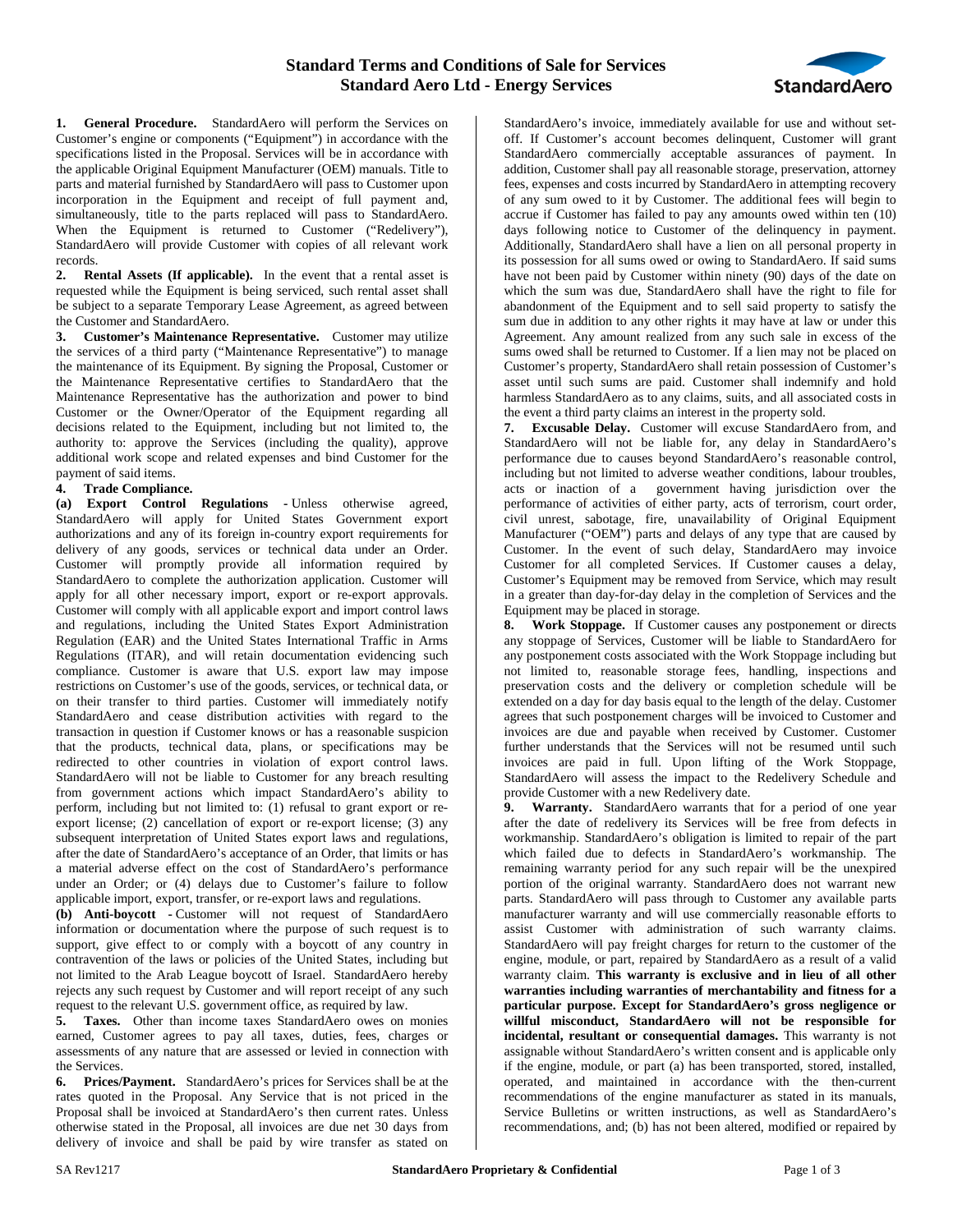## **Standard Terms and Conditions of Sale for Services Standard Aero Ltd - Energy Services**



anyone other than StandardAero; and (c) has not been subjected to accident, misuse, abuse or neglect.

**10. StandardAero Indemnity.** StandardAero will indemnify Customer from third party losses for damage to or destruction of any property or any injury to or death of any person caused solely by StandardAero's negligent performance of the Services and for which, as a condition of such indemnification, Customer has promptly given notice of such claim; provided, however, StandardAero shall not be required to indemnify Customer for any losses arising from Customer's negligence or misconduct. The indemnification provided hereunder shall be Customer's sole and exclusive remedy for such third party losses. StandardAero shall indemnify Customer from and against all losses resulting in injuries or damages suffered by employees of StandardAero to the extent they arise from performance of the Services hereunder. The indemnity provided herein shall expire at such time the Equipment is serviced by any other service provider.

**11. Customer Indemnity.** Customer will indemnify StandardAero from third party losses for damage to or destruction of any property (including the Equipment) or any injury to or death of any person caused solely by Customer's use, operation, repair, maintenance, or disposition of the Equipment; provided, however, Customer shall not be required to indemnify StandardAero for any losses caused solely by StandardAero's negligence or misconduct in its performance of the Services. Customer shall indemnify StandardAero from and against all losses resulting in injuries or damages suffered by employees of Customer and Customer's Maintenance Representative while on the premises of StandardAero.

**12. Limitation of Liability. The total liability of StandardAero shall not exceed the dollar value of the amounts paid by Customer for the Services provided. Neither Party shall be liable for indirect, special, incidental, punitive or consequential damages including, without limitation, loss of use, revenue, profits or diminution of value whether as a result of breach of contract, warranty and any other claims at law or in equity including claims for fraud or tort.**

**13. Customer Insurance.** If StandardAero is providing Services on Customer's Equipment/Engine or StandardAero is providing a rental asset while Customer's Equipment is being serviced, Customer shall, at its expense, procure, maintain and keep in full force and effect insurance to protect the value of the Equipment. Additionally, Customer shall, at its expense, for the same duration, procure, maintain and keep in full force and effect a general liability policy with minimum limits of \$1,000,000.00 per occurrence, and will name StandardAero as an additional insured. All Customer policies will be endorsed to waive any and all subrogation against StandardAero. Upon StandardAero request, Customer will provide StandardAero with Certificates of Insurance evidencing the waiver of subrogation and providing that the insurance may not be cancelled without 30 days prior written notice to StandardAero. Customer acknowledges that StandardAero shall not be liable for damage to customer Equipment while in the care, custody or control of StandardAero if such damage was a result of an Act of God or reasons beyond the control of StandardAero unless such damage is due to the gross negligence or willful misconduct of StandardAero. Customer also acknowledges that StandardAero is not liable for loss/damage to others property, personal injury or death of any person, unless such occurrence is solely caused by a product or component improperly repaired by StandardAero under the terms of this Agreement.

**14. StandardAero Insurance.** StandardAero, at its expense, will maintain until Redelivery of the Equipment or completion of the Services, the following insurance coverage: Commercial General Liability in the amount of \$1,000,000 USD per occurrence (\$2,000,000 General Aggregate) and Workers' Compensation coverage in the amount of \$1,000,000 per occurrence.

**15. Confidentiality.** Unless agreed in writing, any information shared with each other shall be held in confidence and may not be disclosed to others. This does not apply to information which: (a) is or becomes part of the general public knowledge other than as a result of breach of any confidentiality obligation; or (b) which was known prior to receipt from the non-disclosing party. This Agreement does not give either party the right to use the trademarks of the other or grant any rights to any patent or

proprietary data owned or licensed by the other party, which may be accomplished by a separate agreement as needed.

**16. Intellectual Property.** Except as specifically set forth in writing and signed by both parties, StandardAero shall retain control and ownership of all inventions, designs and processes, or other intellectual property owned, controlled, used, invented, first reduced to practice, or possessed by StandardAero prior to and during the performance of the services contemplated hereby. All Proprietary Data, tools, drawings, schematics, (etc.) in the possession of StandardAero at the commencement of, or used during the services remain the property of StandardAero or its licensor. StandardAero agrees that all tangible and intangible property, including, but not limited to tools, tool drawings, materials, drawings, documents or data furnished to StandardAero by Customer, or any materials affixed or attached thereto, shall be and remain the personal property of Customer, and shall be used by StandardAero solely to render services or provide products to Customer.

**17. Termination.** Either Party may terminate this Agreement upon thirty (30) days written notice for breach of any material provision, unless such breach is cured within the thirty (30) days. StandardAero may terminate this Agreement immediately if Customer (a) fails to make any of the required payments when due, (b) makes any agreement with Customer's creditors due to Customer's inability to make timely payment of Customer's debts, (c) enters into compulsory or voluntary liquidation, (d) becomes insolvent, or (e) becomes subject to the appointment of a receiver of all or a material part of Customer's assets. Upon any such termination, Customer will not be relieved of Customer's obligation to pay for Services performed and Customer's Equipment may be placed into storage in accordance with Section 18.

**18. Risk of Loss.** Risk of loss or damage to the Equipment will pass to Customer upon Redelivery. If Customer's Equipment cannot be Redelivered when ready due to Customer's 1) act or failure to act, including but not limited to, the failure to make payment 2) refusal to accept Redelivery, or 3) request that Redelivery not be made when otherwise ready, risk of loss shall pass to Customer upon the placement of the Equipment in storage (whether stored in StandardAero's facility, parked or moved to any other storage location). In such event, all reasonable expenses StandardAero incurs for activities such as, but not limited to, preparation for placement into storage, handling, reasonable storage fees, inspection and preservation will be due and payable on receipt of StandardAero's invoice. Customer will be liable for all insurance costs and will indemnify StandardAero for all costs associated with such storage or parking.

**19. Customer Furnished Material.** If specified in the Proposal, and consistent with the pricing contained therein, Customer may supply agreed parts to StandardAero if the part is: (a) furnished with an appropriate serviceability tag; and (b) ready for immediate use. If Customer's delay in providing parts delays StandardAero's performance, StandardAero may supply the parts at Customer's expense. StandardAero disclaims all liability for such parts and Customer will indemnify StandardAero from and against any and all claims, demands, losses, costs and expenses for the performance of such parts.

**20. Dispute Resolution, Governing Law.** This Agreement shall be governed by the laws of the State of New York, (excluding its conflict of law provisions, the UN Convention on Contracts for the International Sale of Goods, and any laws which govern the validity, perfection, or creation of any lien or security interest hereunder and the exercise of rights or remedies with respect of such lien or security interest for a particular item which will be governed by the laws of the applicable jurisdiction pertaining to liens). If the Parties are unable to amicably resolve any dispute within thirty (30) days, the dispute will be settled by binding arbitration in accordance with the Commercial Arbitration Rules of the American Arbitration Association in a mutually agreed location. Either Party may take appropriate legal action as may be required for the enforcement of such arbitration award.

**21. Entire Agreement.** These terms and conditions of Sale for Services, together with StandardAero's proposal, will be the only terms of sale applicable to provision of the services described in the proposal and will comprise the entire agreement between the parties. These terms